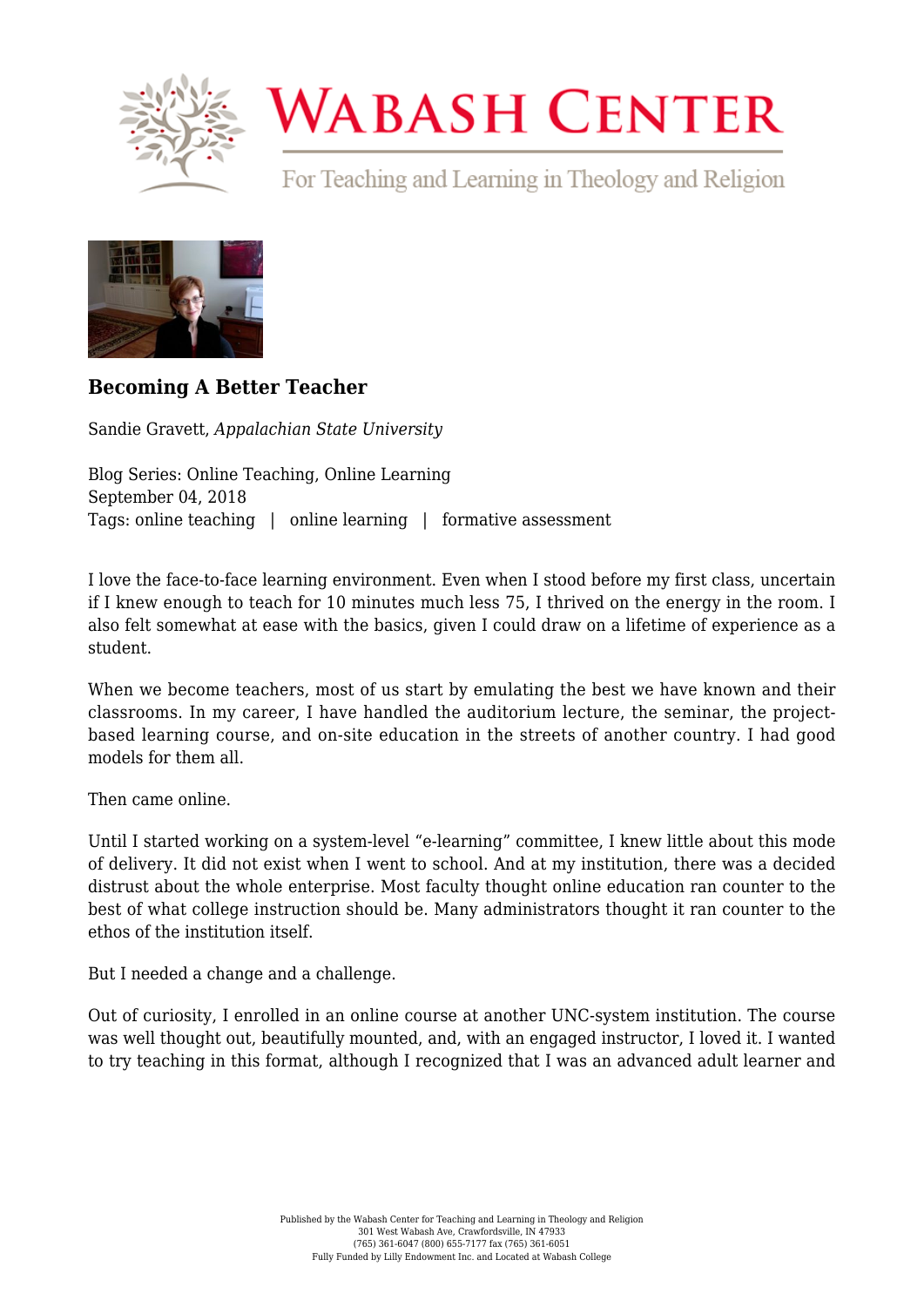my students were largely beginning undergraduates. Luckily, my chair and colleagues said okay. Even with no institutional training or incentives, I dove in. My first time out, I taught three different fully-enrolled general education courses. Miraculously, I survived and some fifteen years later, I have no desire ever to go back to a traditional classroom.

The reasons for that change are complicated, but I want to focus on three ways in which I found myself becoming a better teacher online.

First, online teaching reinforced that learning happens when students invest in pursuing questions that intrigue them. Thus, when conceptualizing my classes, I chose to position myself as a mentor and a guide instead of the authoritative voice or the day's entertainment. By creating opportunities that assist students in understanding and formulating the kinds of questions scholars ask, I watched the learning space become less about transmitting knowledge and more about helping students find their own academic voices in line with their interests and learning goals. Rather than mastering a set of facts, we spend our time on skills such as locating appropriate academic resources, analyzing primary and secondary texts, crafting better arguments, and making persuasive and polished presentations.

Second, being attached to a computer all day produced greater diligence with my own research. The pressure of setting up an online course (and I change my courses almost every term) feels intense while it is happening. But once class gets underway, the structure of each week produces a rhythm. The teaching tasks (answering questions, grading, interacting in discussion) come in predictable spurts and get accomplished more efficiently. I am not constantly scrambling to get materials together for the next class session. This calmer and steadier pace allows me to build in the time I need for my scholarship, which, in turn, feeds back into my teaching and makes for improvements on the next course iterations.

Third, I see student needs and challenges more clearly. Believe it or not, evaluations prove key here. Do not get me wrong. Feedback about online courses invites trolling. And many students, most likely due to the physical remove, tend to be harsher with their assessments. But if you look past the complaining, you see that they are frequently saying "we are ill-equipped for selfdirected learning" (especially if the expectation was for something rote). My students are smart and capable. But they have often not been pushed by an increasingly impoverished K-12 system to ask their own questions, to evaluate resources analytically, or to make cogent arguments in sound grammatical form. They are also not accustomed to seeing professors as partners in learning, who will work with them. I have to do considerable outreach and encourage students to ask for the time and attention they might need.

I still have spent more of my life in a face-to-face educational environment as opposed to online. But I now know more about the mechanics of learning because of leaving my comfort zone and teaching online. I was forced to think through my pedagogical choices. I stay current with and adapt to the available technology. And I have to work to construct a learning community, rather than counting on shared space to do the job.

Teaching online is making me a better teacher.